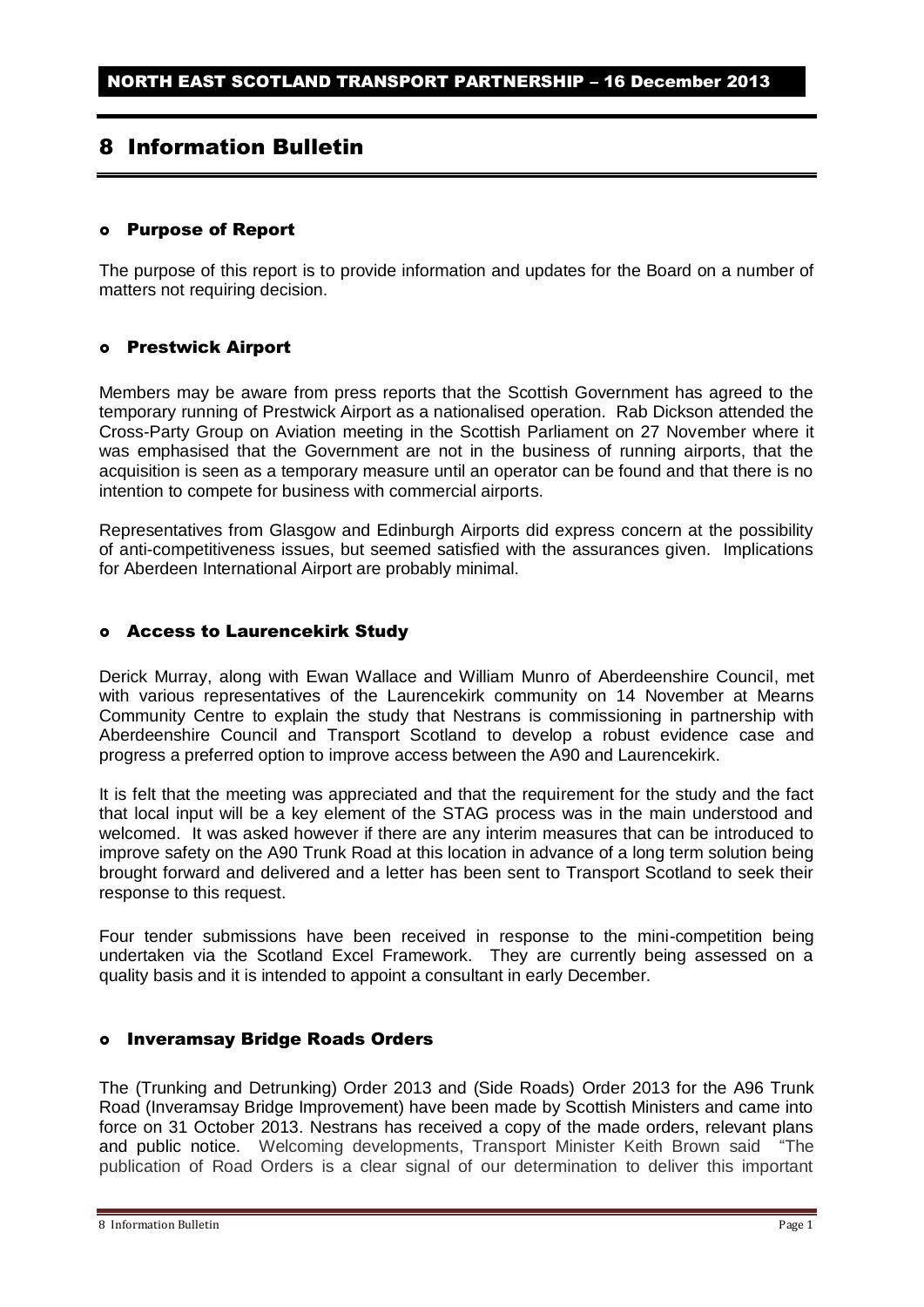scheme, with advance works on site expected to start before the end of 2014". The scheme is expected to be completed in early 2016.

# Bus Passenger Satisfaction Surveys Trend Analysis 2009-2013

At its meeting on 30th October 2013, the Board agreed that the recent trend analysis that has been carried out on the annual Bus Passenger Satisfaction Surveys be reported back to a future meeting. Using Bus Passenger Satisfaction Survey results, data was compiled and charted to show the Very and Fairly Satisfied satisfaction trends for Aberdeenshire bus passengers between 2009 and 2013 and for Aberdeen City passengers between 2010 and 2013. In addition, for each quality of service indicator the graphs also include the trend over time for the benchmark figure that is used to compare results from Aberdeenshire and Aberdeen City with other, similar authorities nationally. The survey asks respondents for their satisfaction against 21 quality criteria including satisfaction with the overall service that they experienced on their most recent trip. Responses to this overarching question have shown a gradual improvement in both Aberdeen City and Aberdeenshire and satisfaction levels that are equal to or above benchmark figures.

The full trend analysis report can be found on the Nestrans website at <http://www.nestrans.org.uk/bus-satisfaction-survey-2011.html>

# Social Transport Collaboration Solutions Project

Nestrans are involved in a Change Fund project aimed at improving Social/Community Transport infrastructure within Aberdeen, entitled Social Transport : Collaborative solutions. Reflecting the Audit Scotland report concerns that "Transport services for health and social care are fragmented and…. Scottish Government, Regional Transport Partnerships, councils, NHS boards and the ambulance service are not working together effectively to deliver transport for health and social care or making best use of available resources." It was felt that a collaboration project focused on Reshaping Care for Older People (RCOP) could address these issues.

Community Transport is seen as a major and growing issue by the Scottish Government, and it continues to be examined at the highest levels in Scotland. The Scottish Parliament Infrastructure and Capital Investment Committee's report on Community Transport, and its recommendations to the Scottish Government, were the subject of a debate in the Chamber of the Scottish Parliament on 30th October 2013.

This project investigates how to improve social transport for older people in Aberdeen. It works collaboratively in resolving Community Transport issues identified by the emergence of RCOP Change Funded projects and provides a great opportunity for the Change Fund to be seen to be a catalyst to change and need for older people. The Aberdeen Social/Community Transport Group consists of Aberdeen Council of Voluntary Organisations (ACVO), Robert Gordon University (RGU), Nestrans, Scottish Care, Aberdeen City Council, Dial a Community Bus, British Red Cross, Royal Voluntary Service and Co-Wheels.

The project will consider ways of working together to improve the efficient use of vehicles by identifying times when transport is lightly used, such as private hire buses which are only required during peak periods. Led by staff at RGU, it is hoped that innovative solutions can be identified to improve social inclusion, particularly amongst elderly people in the City.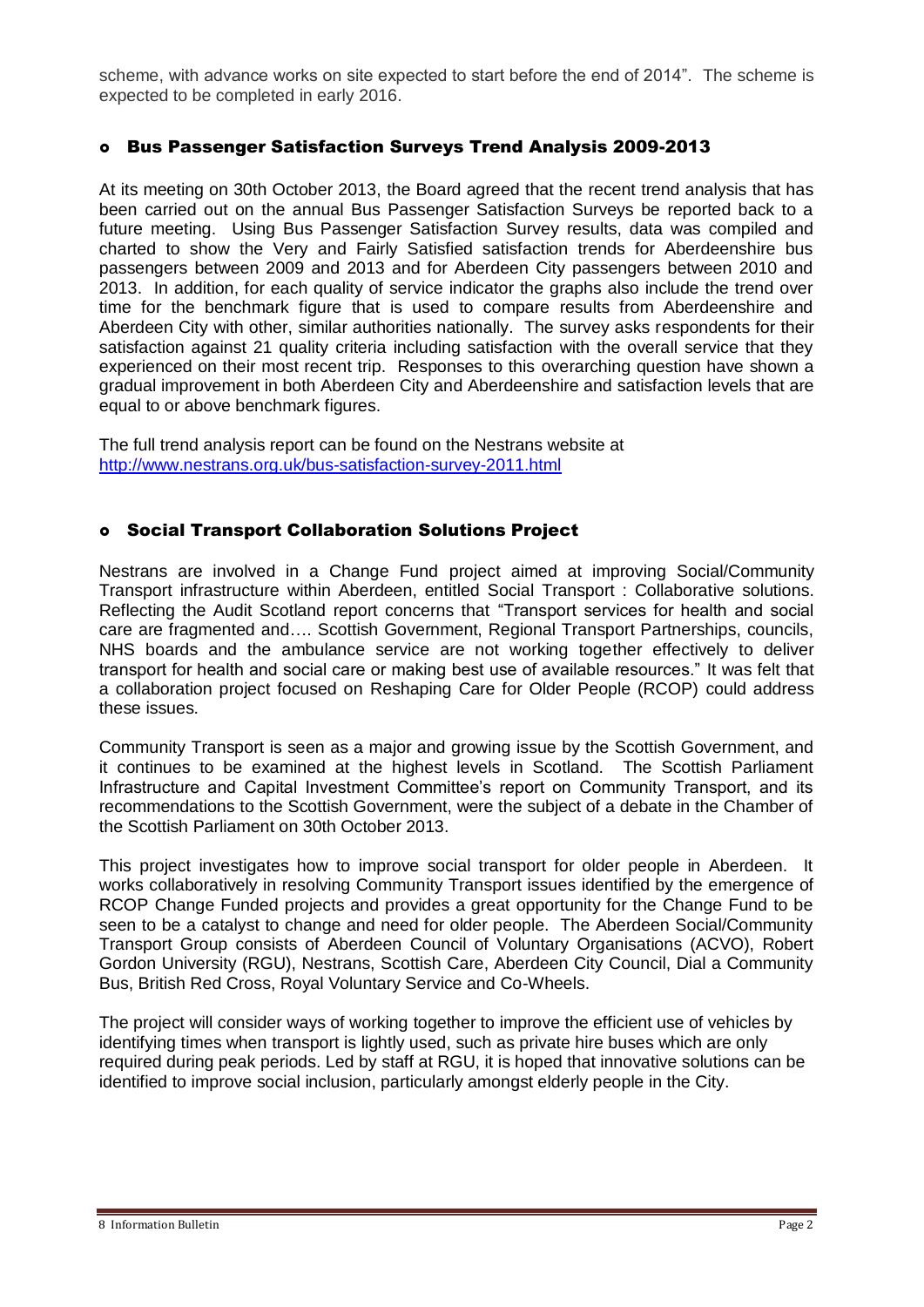### Nestrans Press Releases

Since the last meeting of the Board, Nestrans has issued the following press releases (please click on the heading to access details from the Nestrans' website).

24 October 2013: **[Nestrans publishes draft Freight Action Plan for comment](http://www.nestrans.org.uk/394/news.html)**

8 November 2013: **[Nestrans and NHS Grampian appoint new Health and Transport](http://www.nestrans.org.uk/395/news.html)  [Action Plan Coordinator](http://www.nestrans.org.uk/395/news.html)**

26 November 2013: **[Your travel into Aberdeen is all wrapped up this Christmas!](http://www.nestrans.org.uk/396/news.html)**

# Getabout

#### **The festive transport promotion**

The festive transport promotion is currently underway with a wide range of advertising and promotional activities underway to encourage people to choose sustainable modes when travelling into Aberdeen city centre in the run up to Christmas to try and ease congestion problems. Central to the promotion has been the production of an interactive and paper leaflet, available at [www.get-about.com.](http://www.get-about.com/) This is supported by advertising on bus backs, billboards, highlighters, bus shelters and radio. In addition to the permanent bus park and ride sites at Bridge of Don, Ellon and Kingswells, the car park at Woodhill House is allowing free parking for bus users travelling into the city on weekends during December.

Nestrans also supported the City Council at their winter event in the city centre on  $16<sup>th</sup>$ November.

#### **Be Safe be seen**

The Be Safe Be Seen campaign involves the city wardens stopping cyclists without lights and giving them a pair of cycle lights which easily fit to the bike - progress reports will be provided

#### **The James Hutton Institute**

The James Hutton Institute has joined the Getabout partnership. They are offering skills in evaluation and monitoring. This takes the partners to 11 including HTAP representative.

#### **Social media**

The Getabout Facebook page has crossed the 200 mark for "likes" and with Louise Calder working to promote and re-tweet stories on Twitter our following has reached 333 from 1,590 tweets so far. If any members have not yet liked our Facebook page, or followed us on Twitter, please do so.

#### **Riverbank School/Cycle Roadshow**

Getabout (Aberdeen City Council and Nestrans ran the last cycle roadshow of the year at Riverbank School inn Aberdeen in November. The bike roadshow has been used 31 times this year with an average participation of 200 (in schools we have 6 classes a day with an average of 30 participants per class, including teachers/parents etc) per day that's **6,200** people reached.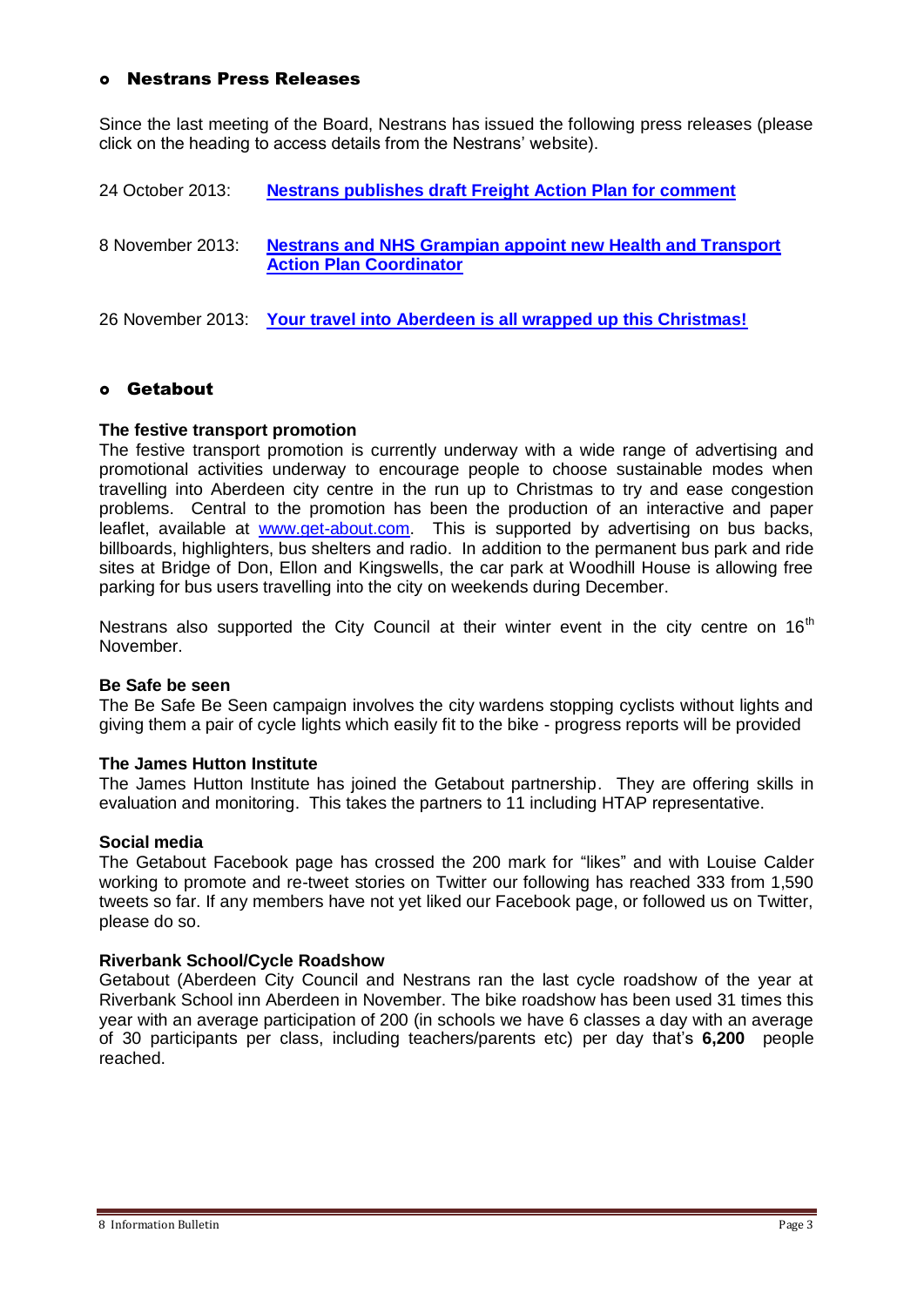# Nestrans/GetaboutCommunication Update

# **Media enquires**

Since July, Nestrans have had 10 media enquiries, a selection are included below:

- Comment on Aberdeen City Council's Strategic Infrastructure Plan
- A quote in regard to the traffic flows in bus lanes in Aberdeen
- Following on from Transport Scotland's press release on funding for Laurencekirk access, will the flyover be an option?
- More information required on the Transport to Healthcare Information Centre

Below is a list of all mentions of Nestrans in the press since August

| <b>Date</b>    | <b>Headline</b>                                           | Paper                     |
|----------------|-----------------------------------------------------------|---------------------------|
|                | Traders complain a 37-mile detour for road works will     |                           |
| 13.8.13        | isolate village                                           | <b>Press and Journal</b>  |
| 21.8.13        | Campaigners dismiss safety probe at blackspot junction    | <b>Press and Journal</b>  |
| 21.8.13        | Cash boost for A90 junction revamp                        | <b>Evening Express</b>    |
| 26.8.13        | Feasibility study to re-opening rail link                 | The Ellon Times           |
| 31.8.13        | Moving station entrance could get lifeblood flowing again | <b>Evening Express</b>    |
| 3.9.13         | Rail study drive welcomed                                 | <b>Buchan Observer</b>    |
| 9.9.13         | Minister admits flyover case                              | <b>Press and Journal</b>  |
| 10.9.13        | Preferred option for A90 road safety                      | Mearns Leader             |
| 16.9.13        | Churchman has words of support for flyover                | <b>Press and Journal</b>  |
| 18.9.13        | Public get say on new project                             | <b>Press and Journal</b>  |
| 23.9.13        | Ministers ignore flyover activists                        | Press and Journal         |
| 24.9.13        | Have a say on transport strategy for north-east           | <b>Banffshire Journal</b> |
| 24.9.13        | Minister challenged to drive nightmare junction           | <b>Press and Journal</b>  |
| 27.9.13        | Transport body seeks board members with drive             | Donside Piper             |
| 26.10.13       | Economy under threat from airspace change                 | <b>Evening Express</b>    |
| 29.10.13       | Lukewarm reception for patients transport hotline         | <b>Evening Express</b>    |
| 5.11.13        | Transport chiefs plot change to road rules                | <b>Evening Express</b>    |
| 11.11.13       | Demand for guaranteed landing spots (re HS2)              | <b>Press and Journal</b>  |
| 11.11.13       | North-east plea for landing slot guarantees at Heathrow   | <b>Press and Journal</b>  |
| 11.11.13       | No trains – we need planes (re HS2)                       | <b>Press and Journal</b>  |
| 12.11.13       | Plea to secure landing slots for flights from city        | <b>Evening Express</b>    |
| 16.11.13       | Students reveal new bid for bike scheme                   | <b>Evening Express</b>    |
| <b>Twitter</b> |                                                           |                           |

The @ACSEF\_Nestrans twitter account was created 12<sup>th</sup> August 2013

# **From 12th August - 17th October**

- Number of followers 83
- Number of tweets 63
- Number of re-tweets 33
- Number of mentions 12
- Number of favourites 9
- Following 102
- Bitly click throughs 155 from 20 links
- (Bitly is a URL shortening and bookmarking service and used within our tweets)